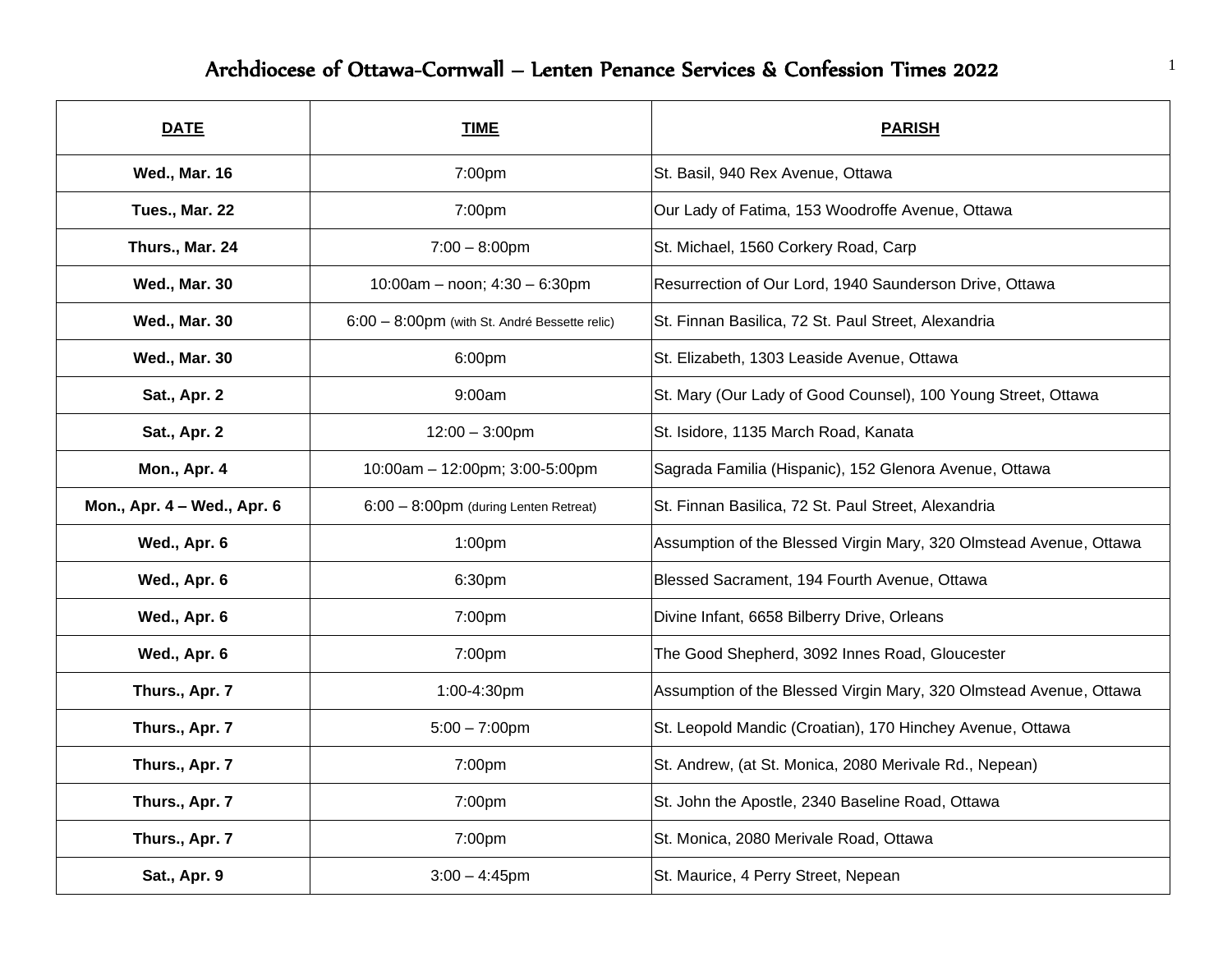$\blacksquare$ 

| DAY OF CONFESSIONS - FRI., APR. 8                                                 | <b>PARISH</b>                                                      |
|-----------------------------------------------------------------------------------|--------------------------------------------------------------------|
| Fri., Apr. 8, 1:00 - 4:30pm (also Apr. 6 & 7)                                     | Assumption of the Blessed Virgin Mary, 320 Olmstead Avenue, Ottawa |
| Fri., Apr.8, $10:30am - 4:00pm$                                                   | Blessed Sacrament, 194 Fourth Avenue, Ottawa                       |
| Fri., Apr. 8, 8:30 - 9:30am                                                       | Resurrection of Our Lord, 1940 Saunderson Drive, Ottawa            |
| Fri., Apr. 8, $6:00 - 7:00$ pm                                                    | Senhor Santo Cristo (Portuguese), 1100 Kenaston Street, Ottawa     |
| Fri., Apr. 8, 7:00 - 7:30am; 11:45am - 12:15pm & 4:00 - 4:30pm                    | Saint Patrick Basilica, 281 Nepean Street, Ottawa                  |
| Fri., Apr. 8, 9:30 - 10:30am; 6:00 - 8:00pm                                       | St. Albertus, at St. George, 415 Piccadilly Avenue N., Ottawa      |
| Fri., Apr. 8, 10:30 - 11:20am                                                     | St. Andrew (at St. Monica, 2080 Merivale Rd., Nepean)              |
| Fri., Apr. 8, $7:30 - 9:00$ am; $3:00 - 5:00$ pm                                  | St. Finnan Basilica, 72 St. Paul Street, Alexandria                |
| Fri., Apr. 8, 9:30 - 10:30am; 6:00 - 8:00pm                                       | St. George, 415 Piccadilly Avenue North, Ottawa                    |
| Fri., Apr. 8, 10:00am - 12:00pm; 1:00-4:00pm; 7:00-9:00pm                         | St. Leonard, 5332 Long Island Road, Manotick                       |
| Fri., Apr. 8, 10:30 - 11:20am                                                     | St. Monica, 2080 Merivale Rd., Nepean                              |
|                                                                                   |                                                                    |
| <b>ADDITIONAL CONFESSIONS DURING LENT</b><br>(other than regular parish schedule) | <b>PARISH</b>                                                      |
| Friday, 9:30 - 10:30am                                                            | Holy Spirit, 1489 Shea Road, Stittsville                           |
| Tuesday - Saturday, 8:15 - 8:45am                                                 | Our Lady of Fatima, 153 Woodroffe Avenue, Ottawa                   |
| Saturdays, 4:00 - 4:25 pm                                                         | Our Lady of Mount Carmel, 400 St. Laurent Boulevard, Ottawa        |
| Wednesdays, 11:45am; Saturdays, 3:30pm                                            | Queen of the Most Holy Rosary, 20 Grant Street, Ottawa             |
| Thursdays, $6:00 - 6:45$ pm<br>Sundays, 9:15 - 10:00am & 11:15am - 12:00pm        | Sagrada Familia (Hispanic), 152 Glenora Avenue, Ottawa             |